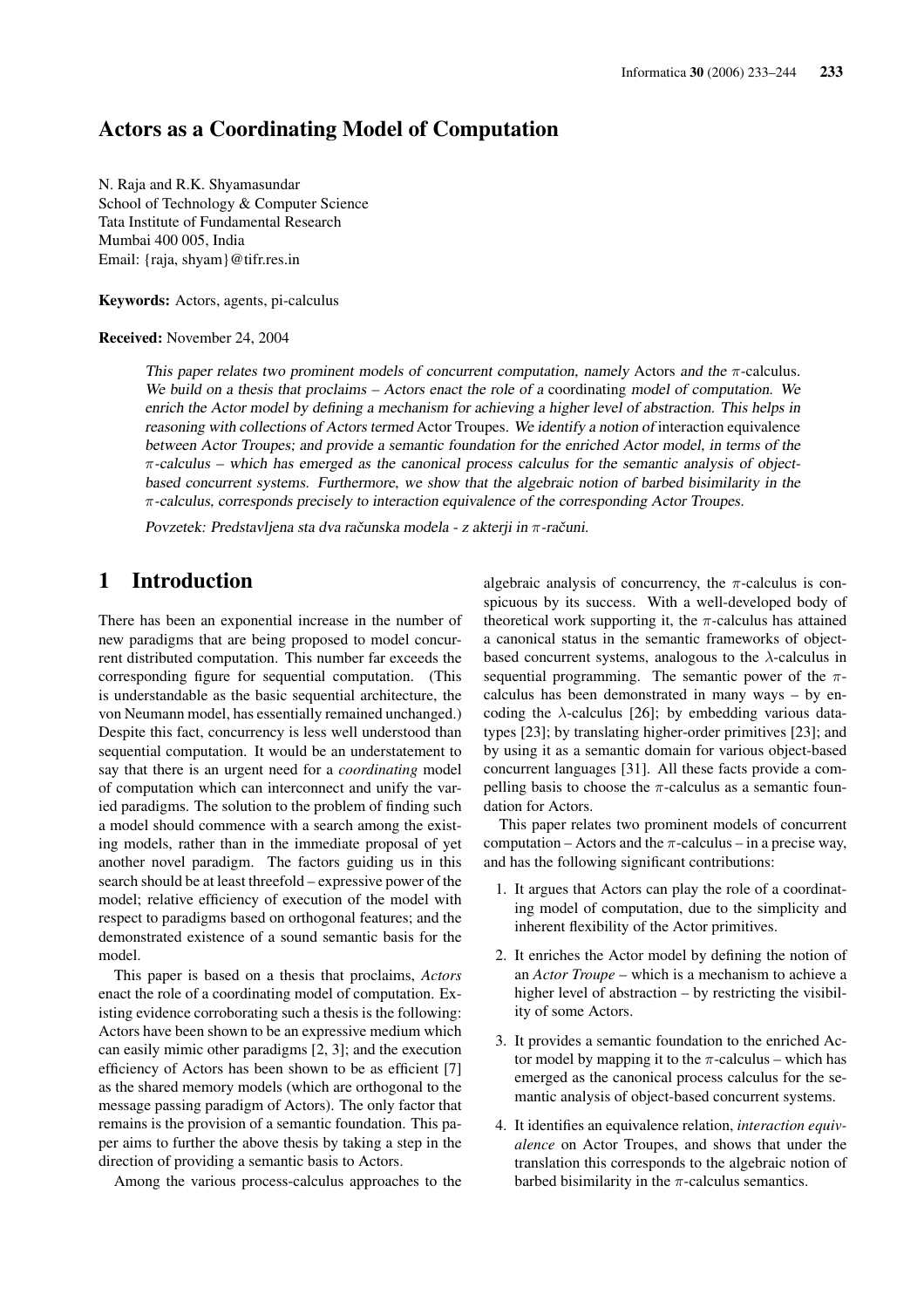The rest of this paper is organized as follows: Section 2 gives an introduction to the Actor model of computation; Section 3 introduces the basic  $\pi$ -calculus notions required for the purposes of this paper; Section 4 develops a higher level of abstraction called Actor Troupe and defines a notion of equivalence between them; Section 5 demonstrates the translation process from actor systems to the  $\pi$ calculus; Section 6 shows that the embedding is semantics preserving; Section 7 reviews related work; and finally Section 8 examines avenues for further research.

# 2 Actor Model of Computation

*Actors* [15] form one of the earliest proposed models of concurrent distributed computation. They include very few primitive constructs, but serve as a framework for studying various issues in computation. An *actor system* consists of a finite set of three basic entities – *actors, messages,* and *behavior definitions*.

The formal abstract syntax is shown in Figure 1. (Note that in Figure 1 the following non-terminals: <  $actorName >$ ,  $\lt$  behavior  $Name >$ ,  $\lt$  method  $>$ , and  $\lt$  $var$  are all identifiers for which there are no corresponding production rules. Furthermore, although  $\langle acqList \rangle$ and  $\langle parameters \rangle$  are defined by the same production rule, they are distinguished for the sake of clarity of exposition.)

Actors embody the spirit of objects. Every actor has a unique name, and a unique mailbox address which remains unaltered throughout the lifetime of the actor. In other words, there is an implicit injective function mapping actor names to mailbox addresses. (We shall make this function explicit in the translation we provide.) It is at this address that the actor receives messages. The body of an actor consists of a *state,* an *acquaintance list,* and a collection of *methods* with relevant *actions*. The *state* – encapsulated, persistent, and private – is made up of variables, which in turn contain references to other actors. The *acquaintance list* is a collection of names of actors which are known to the present actor at the time of its creation. It is important to note that, the name of an actor may not be known to all other actors in the system. Conversely, an actor may not be aware of the names of all the other actors. *Messages* can be sent only to those actors whose addresses are known. Apart from the addresses that make up the acquaintance list initially, an actor might receive the addresses of more actors through the contents of incoming messages. Furthermore, every actor is also aware of its own mailbox address. Thus every actor can send messages to itself. The address of an actor is contained in its own acquaintance list. In particular, we stipulate that it occurs as the last element of its acquaintance list. Thus the acquaintance list of an actor is never empty, and always contains at least a single element namely its own address. Each *method* has a set of parameters, which is received along with the method name to be serviced. Corresponding to each method, is a set of *actions*

Behavior definitions are parametric actor definitions, parameterized over the state variables and acquaintance names. Behavior definitions by themselves are not actors – they provide templates for the creation of new actors. The parameters corresponding to the state and the acquaintances have to be specified and instantiated at the time of creating new actors.

*Messages* are the driving force of an actor system. This is due to the fact that computation in an actor system is carried out in response to messages received by the actors of the system. Every message has two distinct parts – *destination address* and *message contents*. The destination address is the mailbox address of an actor in the system to which the message is to be delivered. The message content comprises a *method name* and corresponding *parameters*. The actor at the destination is known to respond to this method name. The parameters comprise names of other actors. Message passing in actors is point to point and asynchronous. Message delivery is guaranteed but the despatch order need not be preserved even when we consider the arrival order of a sequence of messages addressed to the same actor. The guarantee of message delivery forms a type of fairness assumption [2].

Each instance of an actor can receive only one message. In response to a message received, which requires one of the methods of an actor to be processed, an actor may change its state, and may also perform a finite number of the following actions:

- Send a message to another actor whose mail address is known;
- Create a new actor using a behavior template, by providing all the parameters required for initialization;
- Become an actor, which specifies the replacement behavior to come into effect, when the next message is processed.

It may be noted that the next incoming message at the same mail address is processed by another instance of the actor with the specified replacement behavior. The processing of the current message need not be completed before the replacement is specified. During start up time, an actor system consists of a collection of behavior definitions, together with a declaration of initial actors and messages. The actor system evolves in response to the messages sent to the system.

**Example 2.1** (Actor R). Actor R has an empty state, an acquaintance list comprising three actor names, and it processes the method name  $f$ . It takes requests for possibly transforming data by the method name  $f$ , and sends the result to the first actor on its acquaintance list by the method name g. It specifies an identical replacement behavior to replace itself. The template of actor  $R$  is given by the following behavior definition, which is parametrized by the two actor names on its acquaintance list: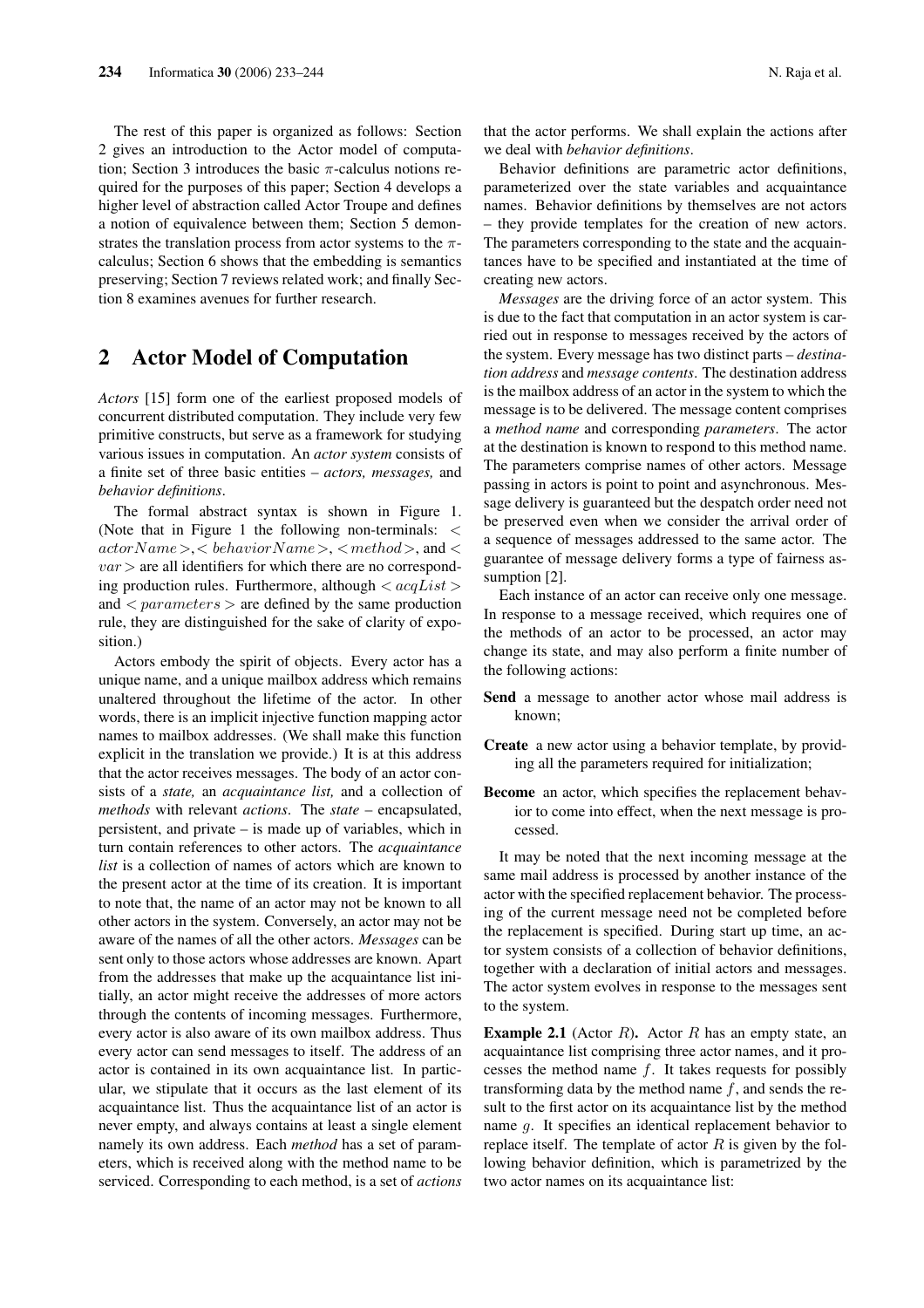```
\langle System \rangle ::= \{ \langle actorName \rangle \leftarrow \langle behaviorDef \rangle \}^*\langle behavior Def > ::= Bdef \langle behavior Name > with \langle state > and \langle acqList >\langle x \rangle \langle y \rangle \langle z \rangle \langle z \rangle + { \langle x \rangle \langle x \rangle \langle z \rangle * { \langle x \rangle actions > }
                                                   .
                                                   .
                                                   .
                                 endBdef
    \langle state \rangle ::= {\langle var \rangle \leftarrow \langle actonname \rangle}*
\langle \alpha aqList \rangle ::= \{\langle \alpha actorName \rangle \}^*\langle parameters \rangle ::=
                                \{<actorName>\}^*\langle \text{actions} \rangle ::= become \langle \text{behaviorName} \rangle with \langle \text{state} \rangle and \langle \text{acqList} \rangle| create \langle behavior Name > with \langle state > and \langle acqList >| send \langle method \rangle (\langle parameters \rangle) to \langle actor Name \ranglewhere \langle \textit{actorName} \rangle \in \langle \textit{acqList} \rangle
```
Figure 1: An Abstract Syntax for a System of Actors.

Bdef  $R$  with  $\langle \rangle$  and  $a', x', r'$  $f(d) \rightarrow$  send  $g(d)$  to  $a'$ become  $R$  with  $\langle \rangle$  and  $a', x', r'$ endBdef

An instance of actor  $R$  can be created by the following message:

create  $R$  with  $\langle \rangle$  and  $a', x', r'$ 

As mentioned before, the state is made up of variables which in turn are represented by actors. The state may contain integers or other data-types. However for the sake of simplicity we consider only empty state configurations in the examples in this paper.

**Example 2.2** (Actor A). Actor A has an empty state, an acquaintance list comprising two actor names, and it processes the method name  $q$ . It takes requests for possibly transforming data by the method name  $q$ , and sends the result to the first actor on its acquaintance list by the method name h. It specifies an identical replacement behavior to replace itself. The template of actor  $A$  is given by the following behavior definition, which is parametrized by the actor name on its acquaintance list:

Bdef A with  $\langle \rangle$  and  $b', a'$  $g(d) \rightarrow$  send  $h(d)$  to  $b'$ become  $A$  with  $\langle \rangle$  and  $b', a'$ endBdef

An instance of actor  $A$  can be created by the following message:

create  $A$  with  $\langle \rangle$  and  $b', a'$ 

**Example 2.3** (Actor  $A_1$ ). Actor  $A_1$  has an empty state, an acquaintance list comprising two actor names, and it processes the method name  $g$ . It accepts requests for possibly transforming data by the method name  $q$ , and sends the result to the first actor on its acquaintance list by the method

name m. It specifies an identical replacement behavior to replace itself. The template of actor  $A_1$  is given by the following behavior definition, which is parametrized by the two actor names on its acquaintance list:

Bdef  $A_1$  with  $\langle \rangle$  and  $x', a'$  $g(d) \rightarrow$  send  $m(d)$  to  $x'$ become  $A'$  with  $\langle \ \rangle$  and  $x', a'$ endBdef An instance of actor  $A_1$  can be created by the following message:

create  $A_1$  with  $\langle \rangle$  and  $x', a'$ 

**Example 2.4** (Actor  $B$ ). Actor  $B$  has an empty state, an acquaintance list comprising two actor names, and it processes the method name  $h$ . It accepts data by the method name h, and sends the untransformed data to the first actor on its acquaintance list by the method name  $m$ . It specifies an identical replacement behavior to replace itself. The template of actor  $B$  is given by the following behavior definition, which is parametrized by the two actor names on its acquaintance list:

Bdef  $B$  with  $\langle \rangle$  and  $x', b'$  $h(d) \rightarrow$  send  $m(d)$  to  $x'$ become  $B$  with  $\,>>\,$  and  $x',b'$ endBdef

An instance of actor  $B$  can be created by the following message:

create  $B$  with  $\langle \rangle$  and  $x', b'$ 

**Example 2.5** (Actor  $X$ ). Actor  $X$  has an empty state, an acquaintance list comprising two actor names, and responds to the method name  $m$ . It accepts data by the method name  $m$ , does nothing with the data, and specifies an identical replacement behavior to replace itself. The template of actor  $X$  is given by the following behavior def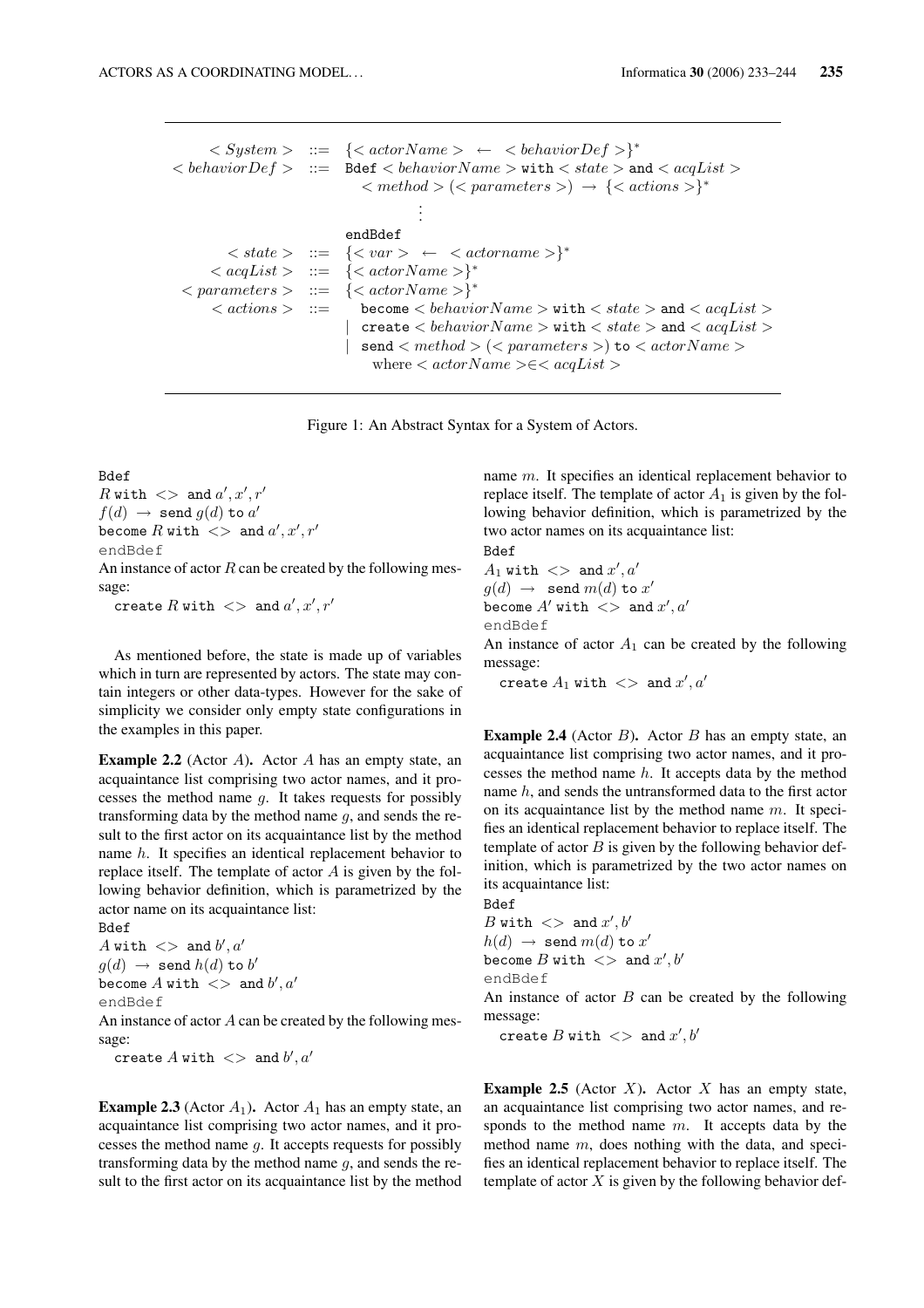inition, which is parametrized by the two actor names on its acquaintance list:

Bdef X with  $\langle \rangle$  and  $r', x'$  $m(d)$   $\;\rightarrow$  become  $X$  with  $\;$   $\;$   $\;$  and  $r',x'$ endBdef

An instance of actor  $X$  can be created by the following message:

create X with  $\langle \rangle$  and  $r', x'$ 

# 3 The Polyadic  $\pi$ -calculus

In this section, we include a brief review of the polyadic  $\pi$ calculus (PPC) [24, 23, 25] and also introduce the specific syntax that we use for it in this paper.

Following Milner's idea [22], a number of calculi for concurrent computation have been proposed, where the communication mechanisms are similar. Communication consists of synchronously sending and receiving messages through a shared labeled channel. PPC [23, 25, 9] is a model of concurrent computation that supports process mobility by naming and passing channels. It consciously forbids the transmission of processes as messages. One of its goals is to demonstrate that in some sense it is sufficiently powerful to allow only channel names to be the content of communications. PPC has two kinds of entities – *names* (*channels*) and *processes* (*agents*).

**Definition 3.1** (Names and Processes). Names  $(x, y, \dots \in$  $(X)$  are atomic entities while Processes  $(P, Q, \dots \in \mathcal{P})$ *have the following structure:*

$$
P ::= N | (P|Q) | P | (\nu x)P
$$

*where,* Normal Processes  $(M, N, \dots \in \mathcal{N})$  *are defined as:* 

$$
N ::= \pi.P \mid 0 \mid M+N
$$

*and, the* Prefix  $(\pi)$ *, is given by:* 

$$
\pi ::= x(\tilde{y}) \mid \overline{x}[\tilde{y}]
$$

where,  $\tilde{y}$  refers to a finite sequence of names.

The term 0 represents an inactive process, which cannot perform any action. We shall omit the trailing ".0" from process terms. Basic actions in PPC constitute *sending* or *receiving* names on channels. The construct  $x(y)$  (called an *input prefix*) represents an atomic action, where name  $x$ *binds* name y. The process term  $x(y)$ . P waits for a name to be transmitted along channel x, *substitutes* the *received* name for all free occurrences of  $y$  in  $P$ , and then triggers  $P$ . The construct  $\overline{x}[y]$  (representing an atomic action) *outputs* the name y along x, but *does not bind* name y. The form  $P|Q$  denotes that  $P$  and  $Q$  are *concurrently* active, independent, and can *communicate*. The form  $M + N$  means that the process can indulge in precisely one of the alternatives, given by  $M$  and  $N$ , for communication. Operator "!"

is called *replication*, and  $\overline{P}$  denotes  $P\overline{P}$ . Finally,  $(\nu x)P$ *restricts* the use of name  $x$  to  $P$ . Apart from input prefix, "ν" is another mechanism for *binding* names within a process term in API. Operator " $\nu$ " may also be thought of as *creating* new channels. As both mechanisms – input prefix and  $\nu$  – bind names, we define  $BoundNames(P)$  as those names with a bound occurrence in P, and  $FreeNames(P)$ as those with a not bound occurrence in P. The basic rule of computation in PPC is provided by the *parallel composition* of processes which communicate along the same channel.

The operational semantics of PPC is given in two stages. A structural congruence is first defined over processes, as shown below; and then a reduction relation is defined as shown in Figure 2. Note that the rules do not allow reduction under prefix, sum, or replication.

Definition 3.2 (Structural Congruence). The relation *'*≡*'* is the smallest congruence relation over processes such that the following laws hold:

- *1.* Processes are identified if they only differ by a change of bound names.
- 2.  $(\mathcal{N}/\equiv, +, 0)$  is an abelian monoid.
- *3.*  $(\mathcal{P}/\equiv, \vert, 0)$  is an abelian monoid.
- *4.*  $!P \equiv P|!P$
- *5.*  $(\nu x)0 \equiv 0, (\nu x)(\nu y)P \equiv (\nu y)(\nu x)P$
- *6.* If  $x \notin FreeNames(P)$  then  $(\nu x)(P|Q) \equiv P|(\nu x)Q$

Furthermore, the synchronous  $\pi$ -calculus outlined above, can be suitably modified to yield the asynchronous  $\pi$ -calculus [10, 17]. The word 'asynchrony' in this calculus, means that message output is non-blocking. This is ensured by restricting the formation of a term  $\overline{x}[\tilde{y}]$ . P in the  $\pi$ -calculus to the case where P is a 'nil' process. However, it has been shown that under certain natural assumptions, the asynchronous version is strictly less expressive than the synchronous one [29].

PPC allows for the definition of a variety of equivalences between processes. Following Milner [27, 23], we define the notion of barbed bisimulation for PPC:

Definition 3.4 (Unguarded Process). *A process* Q *occurs* unguarded *in* P *if it has some occurrence in* P *which is not under a prefix.*

Definition 3.5 (Observable Action). *A process* P *can perform an* observable action *at* x, written  $P \downarrow_x$ , if for some  $x, \tilde{y}$ *, either the input prefix*  $x(\tilde{y})$ . Q *or the output pre* $fix \overline{x}[\tilde{y}]$ . *Q occurs* unguarded in *P* with *x* unrestricted.

Let "→<sup>∗</sup>" denote the transitive reflexive closure of "→". We shall use  $Q \to^* \downarrow_x$  to denote " $Q \to^* Q'$  for some  $Q'$ , and  $Q' \perp r$ ".

**Definition 3.6** (Barbed Bisimulation). A relation  $R_w$  over *processes, is a* barbed simulation*, if* P R<sup>w</sup> Q *implies:*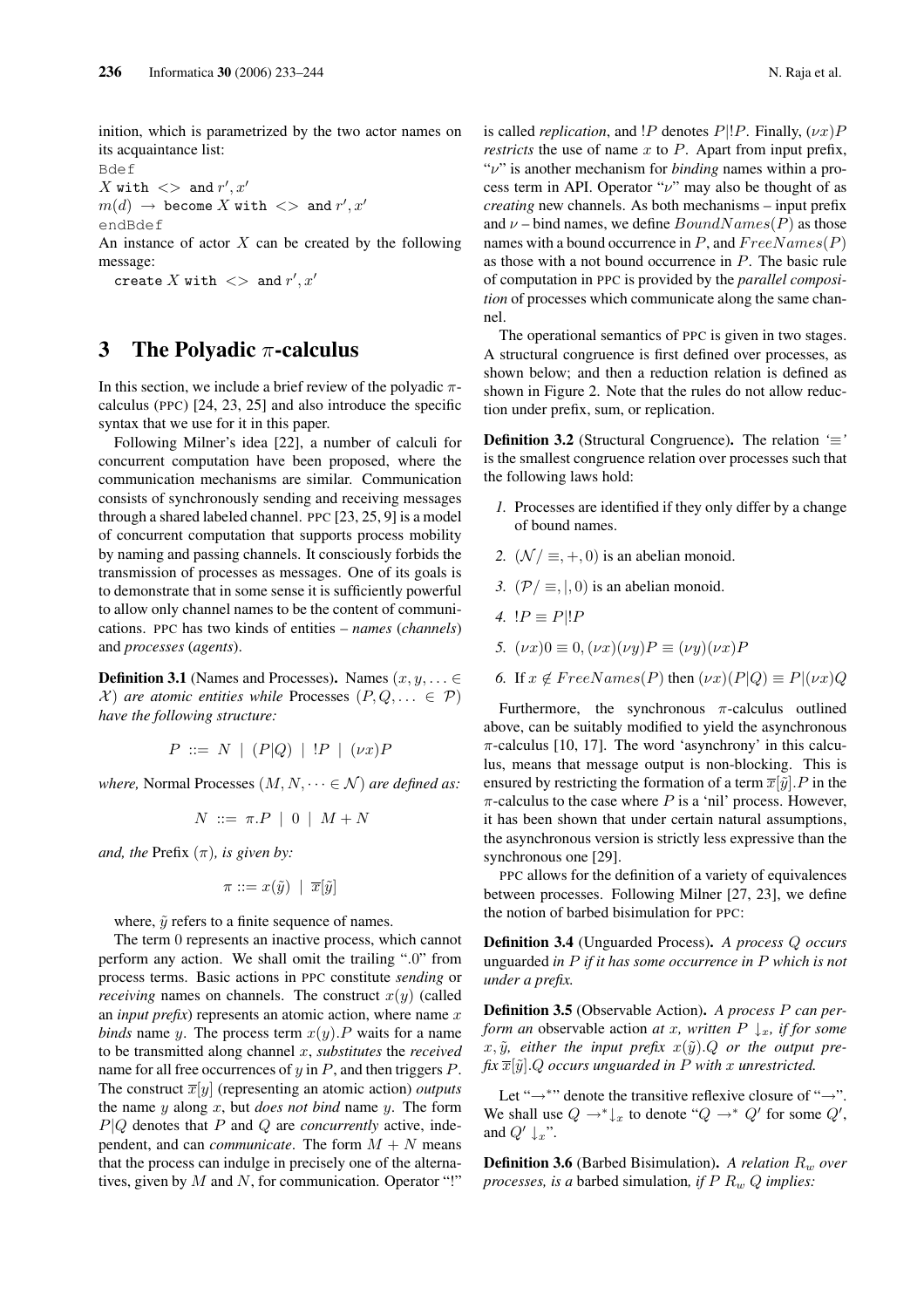**Definition 3.3** (Reduction Relation). The reduction relation  $\rightarrow$  over processes is the smallest relation satisfying the following rules:

$$
\text{Comm} \left( \dots + x(\tilde{y}).P \right) \mid \left( \dots + \overline{x}[\tilde{z}].Q \right) \to P\{\tilde{y} \leftarrow \tilde{z}\} \mid Q
$$
\n
$$
\text{Par} \quad \frac{P \to P'}{(P|Q) \to (P'|Q)}
$$

$$
Struct \quad \frac{Q \equiv P \quad P \rightarrow P' \quad P' \equiv Q'}{Q \rightarrow Q'}
$$

 $Res \frac{P \rightarrow P'}{\frac{P \rightarrow P'}{\frac{P}{P \rightarrow P'}}$  $\overline{(vx)P\rightarrow(vx)P'}$ 

Figure 2: Reduction Relation in PPC

- *1. For each* x,  $P \downarrow_x$  *implies*  $Q \rightarrow^* \downarrow_x$ *.*
- 2. If  $P \to P'$  then  $Q \to^* Q'$  and  $P' R_w Q'$ ;

*The relation*  $R_w$  *is a* barbed bisimulation *if* R and  $R^{-1}$ *are* barbed simulations*. Processes* P *and* Q *are* barbedbisimilar, if P  $R_w Q$  for some barbed bisimulation  $R_w$ .

# 4 Actor Troupes: A Higher Level of Abstraction

An important requirement of a potential coordinating paradigm, which seeks to unify diverse models of concurrent computation, is the inherent support for various levels of abstraction. A desirable level of abstraction would be one which helps in dealing with bigger collections of Actors as if they were a single unit. Such a higher level of abstraction on actor systems can be defined by restricting and specifying the interface of actor systems (rather than individual actors) with the external world. We introduce the abstraction of *Actor Troupes* and also formally define a notion of *Interaction Equivalence* with respect to this abstraction.

Definition 4.1 (Actor Troupe). *An* Actor Troupe *comprises actors, behavior definitions, and messages which satisfy the following conditions:*

- *1. Certain actors within the troupe, declared* Receptionists*, are the only components whose existence is visible to the external world. Furthermore, only the mail addresses and the method names of Receptionists are visible outside.*
- *2. Conversely, the components comprising the troupe are aware of the mail addresses and method names of a*

*certain collection of* External actors *(fixed a priori) which are not members of the troupe. (Actor* A *is said to be aware of Actor* B*, if the acquaintance list of* A *contains the mail address of* B*).*

The notion of Actor Troupes helps in the modular development and composition of Actor programs, since it specifies the interface of a collection of actors with the external world. This can be observed by the fact that in any Actor Troupe only the Receptionists are capable of receiving messages from the external world. Furthermore, the *External Actors* are the only ones which can potentially receive messages from any member comprising the Actor Troupe. By adapting Milner's idea of experiments [22], we define a notion of *Interaction Equivalence* between actor troupes.

Definition 4.2 (Interaction Equivalence). *Actor Troupes*  $T_1$  and  $T_2$  are said to be interaction equivalent, when there *is a nonempty relation* R<sup>a</sup> *over Actor Troupes such that* T<sup>1</sup> R<sup>a</sup> T<sup>2</sup> *implies:*

- *1. The* Receptionists of  $T_1$  and  $T_2$  have the same loca*tions, and respond to the same set of messages.*
- *2. The* External Actors *that are known to*  $T_1$  *and*  $T_2$  *have the same locations, and respond to the same set of messages. (An external actor* X *is said to be known to Troupe* T *if the mail address of* X *is contained in the acquaintance list of any of the actors comprising Troupe* T*).*
- *3. For every input message I sent to*  $T_1$  *and*  $T_2$ *, where the message content of* I *does not contain the mail address of any component external to the troupe; the set of output messages O emanating from*  $T_1$  *and*  $T_2$ *are the same, and the message contents of* O *do not contain the mail address of any component internal to the troupe.*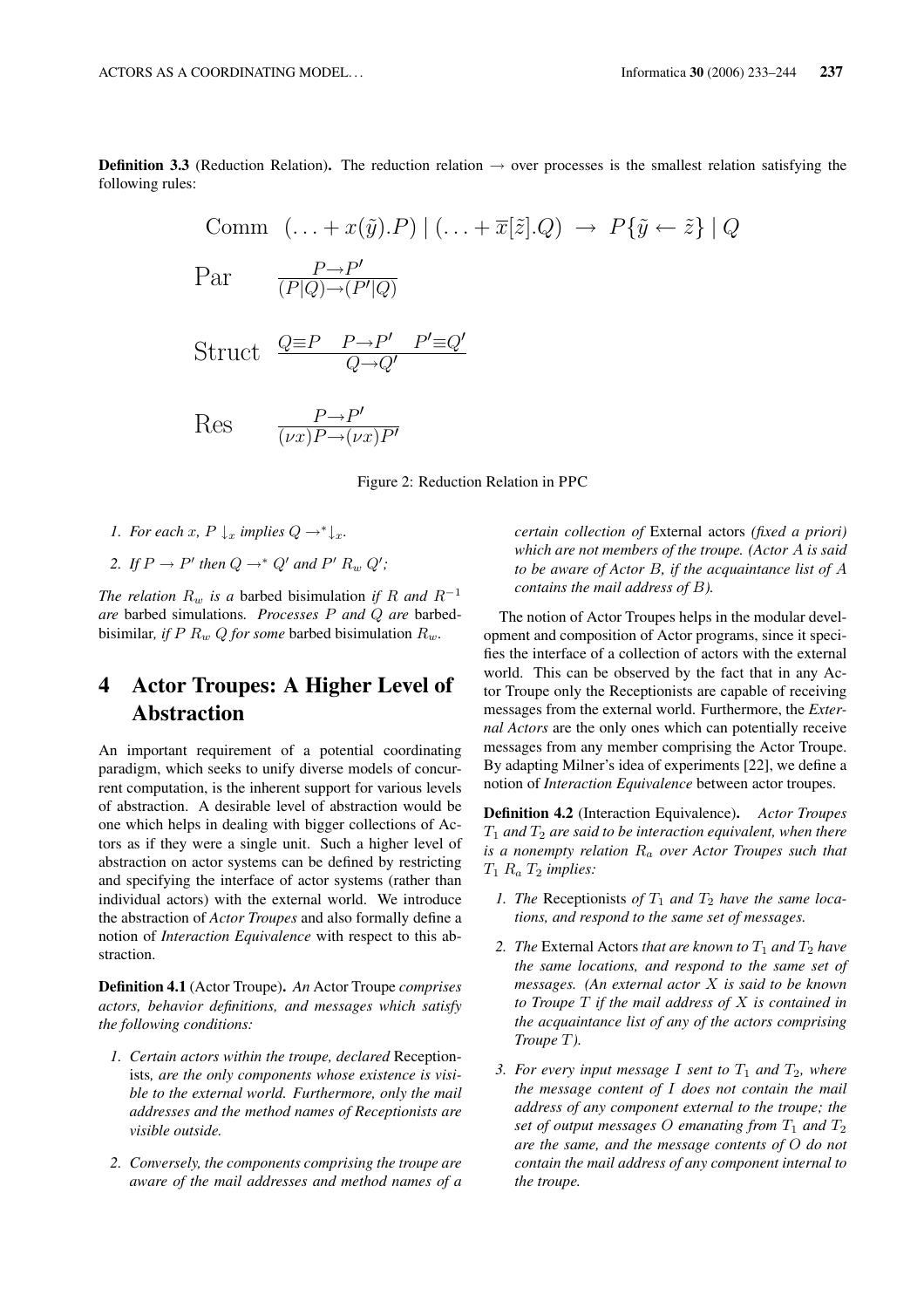4. The Actor Troupes  $T_1'$  and  $T_2'$  which result from  $T_1$ *and*  $T_2$  *respectively after they process message I, are in the relation*  $T_1'$   $R_a$   $T_2'$ .

The purpose of the definition is to ensure that if the above notion of equivalence is satisfied by the Actor Troupes T and  $T'$ , then any occurrences of the Troupe  $T$  in an Actor program, may be replaced by the Troupe  $T'$  without any change in the meaning of the program. The above notion of equivalence does not permit the mail addresses of components to be carried in the messages because such communications violate and destroy the encapsulation of Actor Troupes.

**Example 4.1** (Troupe  $T$ ). Comprises actors  $-R$ ,  $A$ , and B, where R is the *Receptionist* – with a reference to an *External Actor* X. Actor R takes requests for transforming data by the message  $f$ , and sends the result to actor  $A$  by the message  $q$ . Actor A transforms the data further and sends the result to  $B$  by the message  $h$ . Actor  $B$  passes it on unchanged to the external actor  $X$  by the message  $m$ .

**Example 4.2** (Troupe  $T_1$ ). Similar to Troupe T except for actor A which is replaced by actor  $A_1$ , which returns its results directly to the external actor.

### 5 Semantic Foundation for Actors

In this section, we present a semantic foundation for Actors in terms of the polyadic  $\pi$ -calculus (PPC). We shall concentrate on constructs that are unique to the Actor model. The translation uses, for each syntactic category, a mapping  $\lbrack \cdot \rbrack$  from the Actor grammar to PPC process-terms. The translation also employs a set of auxiliary functions for "book-keeping" purposes, namely for maintaining correspondences between entities in the Actor formalism and PPC-names. Figure 3 is a formal description of the semantic function. The translation is explained in detail below.

Recall that in actor systems, behavior definitions are not actors. They are templates which enable creating actors. However, in the translation, we shall associate PPC processes with behavior definitions, and also with actors. The translation of *Behavior definitions* is given by:

$$
[\text{BehaviorDef}] = ! \, l(\vec{s}, \vec{a}, i).([\text{factor}])
$$

Behavior definitions are mapped to process terms containing the *Bang* operator, in order to model a resource which can create a new actor instance, every time it is requested. The PPC name *l* represents the location of the process term, and is statically determined by the function

$$
\beta
$$
:  $BehaviorName \longrightarrow \text{PPC-Name}$ 

However, the association of actor addresses with PPCnames will be modeled by a dynamic mechanism. The tuples  $\vec{s}$  and  $\vec{a}$  are formal place holders for the *state* and *acquaintance* parameters which are supplied with each

create and become request. The parameter  $i$ , again supplied by incoming requests, represents the address at which the newly created actor instance (or the replacement behavior) is to be located.

In the actor model the create primitive is endowed with an implicit capability of generating globally unique actor addresses on a purely local basis. This mechanism is modeled using the properties of the operator " $\nu$ " of PPC:

 $[$  Create  $BehaviorName$  with state and  $acqList[]$ 

$$
= (\nu i)(\overline{l}[\vec{s}, \vec{a}, i])
$$

The PPC-name *l* represents the location of the process term corresponding to the behavior definition which receives and services the create action. It is given as before by  $\beta$ (*BehaviourName*) = *l*. The function

$$
\sigma\ :\ state\longrightarrow\ \texttt{PPC-Names}
$$

which maintains the correspondence between the *state* and PPC-names, gives  $\sigma(state) = \vec{s}$ . Similarly the correspondence between *acqList* and PPC-names is maintained by the function

$$
\tau : acqList \longrightarrow \text{PPC-Names}
$$

which gives  $\tau(acaList) = \vec{a}$ .

The newly generated name  $i$  is guaranteed to be globally unique by the semantics of PPC [25, 23]. This can be explained as follows. Consider a PPC process term,  $(\nu y) Q$ , where the name  $y$  is bound by the restriction operator. The restriction mechanism combines two distinct roles in one operator. Firstly, it hides all interactions on the name  $y$ within Q, thus preventing external processes from interfering on communications along channel y. In effect, it declares a local name  $y$ , for use exclusively within  $Q$ . In this role it is similar to the '*let-in*' construct in programming languages, and the *hiding* mechanism of CCS. Secondly, the restriction operator also ensures that the name  $y$  is distinct from all external names too [25, 23]. This follows from the fact that PPC allows local names to be communicated to external processes. A term of the form  $(\nu y)(\overline{x}[y].Q)$  can be viewed as simultaneously creating and transmitting a new name. The name  $y$  is at first local to  $Q$ and becomes active after the transmission. Thus the operator " $\nu$ " is a mechanism which creates globally unique channel names.

The "book-keeping" associated with the dynamic creation of addresses is managed in the semantic domain by the function

$$
\alpha\ :\ \text{Actor}\ \longrightarrow\ \text{PPC-Name}
$$

whose definition enlarges after every creation of an actor instance.

The onus of providing a globally unique address for the newly created actor lies with the actor which issues the create command. This feature of the semantics guarantees the requirement of actor systems that at first the location of a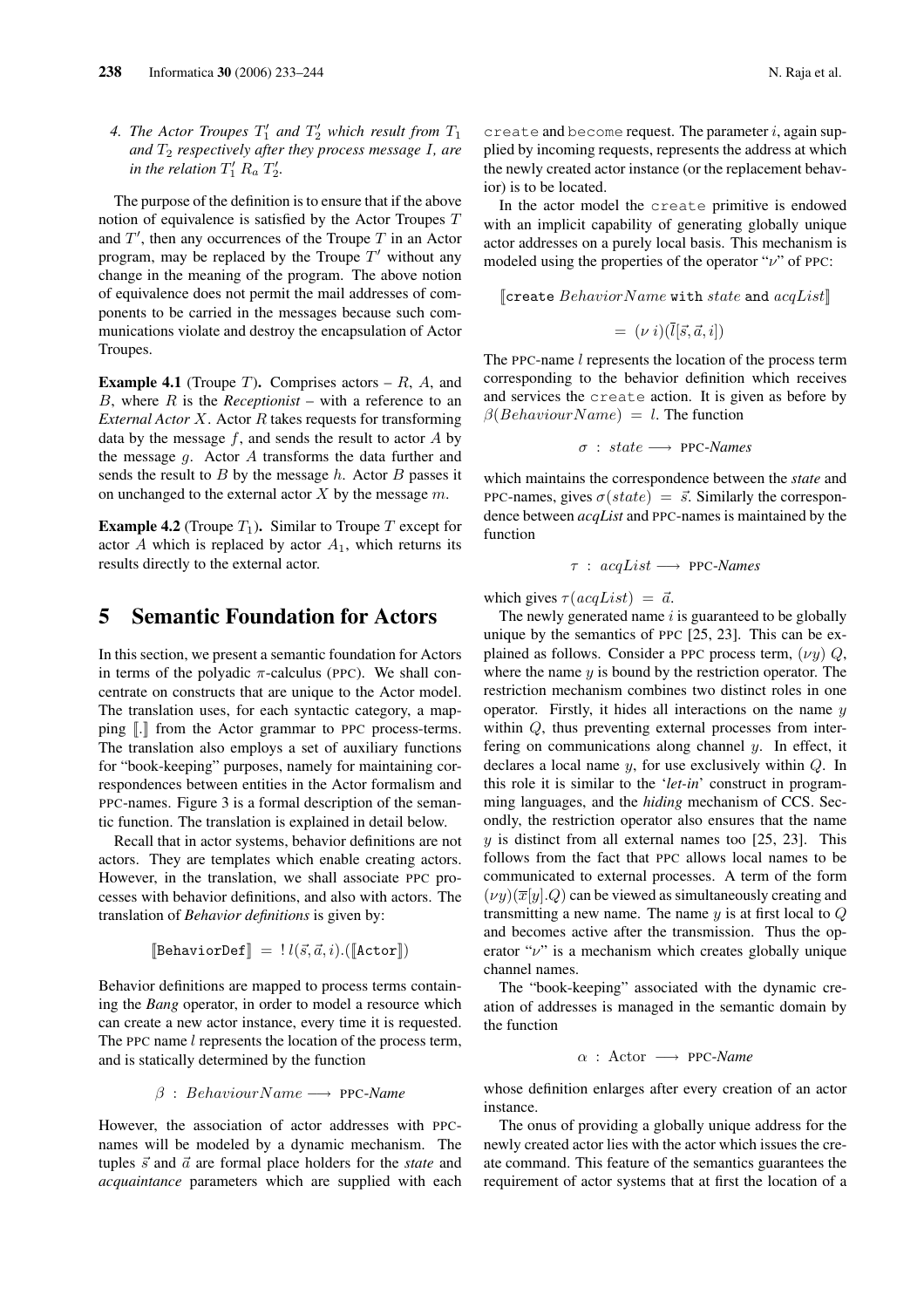newly created actor is known only to its parent. Any other actor in the system becomes aware of the new arrival only on receiving the address of the newcomer. As we shall see later, this is a powerful mechanism to achieve modularity in actor systems by keeping certain actors hidden from the view of certain other actors.

The translation of become action is similar to that of create action:

[become  $BehaviorName$  with state and  $acqList$ ]

$$
= \bar{l}[\vec{s}, \vec{a}, i]
$$

but more simple. In the case of become, no new actor address needs to be generated because, the replacement is to be at the same location as its parent (namely '*i*'), even though both may exist concurrently. However, the parent cannot accept messages any longer. It is worthwhile to point out that we have modeled the become action exactly as envisaged by the pioneering work on Actors [15]. We place absolutely no restriction on the type of replacement behavior an actor instance might specify. For example, an actor instance created from a behavior definition A could specify its replacement to be created from the behavior definition Z.

The translation of the *actor instance* created by the *behavior definition* is:

$$
[\text{Actor}] = (\nu \vec{s})(\nu \vec{m}) (\vec{i}[\vec{m}]. \Sigma \vec{m}(\vec{p}) [\text{actions}])
$$

The *actor instance* resides at location i, and its *state*  $\vec{s}$  is encapsulated as shown by the restriction operator. The *actor instance* creates a tuple of channels  $\vec{m}$  – which has as many elements as the number of messages the actor responds to. The newly created channel names are accessible at its location  $i$ , and are used for receiving parameters corresponding to each of the messages that are available. However, a single instance of an actor can service only one message – as indicated by the summation operator of PPC. The translation of the send action:

 $[\text{send } method \text{ (parameters)} \text{ to } Actor]$ 

$$
= i(\vec{m}).\overline{m_j}[\vec{p}]
$$

shows that in order to execute the method  $m_i$  of actor i, the parameters  $\vec{p}$  have to be sent on the corresponding channel name. The function

$$
\mu_i : \, methods \longrightarrow \, \text{PPC-Name}
$$

which maintains the correspondence between the *methods* and PPC-names of actor *i*, gives  $\mu_i(method) = m_j$ . Also  $\vec{m}$  is a list of all the PPC-names which can be used to access the different methods provided by the actor. Quite naturally we have  $m_j \in \vec{m}$ . Similarly the correspondence between *parameters* and PPC-names is maintained by the function

$$
\rho
$$
: *parameters*  $\longrightarrow$  PPC-Names

which gives  $\rho(parameters) = \vec{p}$ . Notice that the send action is serviced by actor instances, while the create and become actions are serviced by the behavior definitions.

In the pure actor formalism that we have considered, the entities *state*, *acqList*, and *parameters* refer to sequences of *Actor Names*. The translation of these entities is provided by the functions  $\sigma$ ,  $\tau$ , and  $\rho$  respectively. As explained earlier, these functions map the *Actor Names* pointed to by these entities to the corresponding PPC-names. Note that it is possible to add *integers* and other *data-types* to the actor formalism and translate them to PPC-processes [23, 26]. However, for the sake of simplicity we shall not consider the encoding of *data-types* in this paper.

*Actor Troupes* correspond to *Systems* of actors which satisfy the additional constraints imposed by Definition 4.1. These constraints can be easily imposed and verified by monitoring the messages from the troupe to the external world, and vice versa. The translation of *Actor Troupes* is then very similar to the translation of the *System* of actors explained till now in this section.

**Example 5.1** (Translation of Troupe  $T$ ). Consider the Troupe  $T$  of example 4.1. Suppose that the templates of the actors  $A, B, R$ , and X are located at  $a, b, r$ , and x respectively. The PPC translations of the templates are as follows:

$$
A \equiv !a(b', a').(\nu g)(\overline{a'}[g].g(d).b'(h).\overline{h}[d].\overline{a}[b', a'])
$$
  
\n
$$
B \equiv !b(x', b').(\nu h)(\overline{b'}[h].h(d).x'(m).\overline{m}[d].\overline{b}[x', b'])
$$
  
\n
$$
R \equiv !r(a', x', r').
$$
  
\n
$$
(\nu f)(\overline{r'}[f].f(d).a'(g).\overline{g}[d].\overline{r}[a', x', r'])
$$

$$
X \equiv !x(r',x').(\nu m)(\overline{x'}[m].m(d).\overline{x}[r',x'])
$$

The translations of the create operations which initialize the troupe  $T$  are as follows:

 $\llbracket \text{create } A \text{ with } \iff \text{and } b', a' \rrbracket = (\nu \ a') \overline{a}[b', a']$  $\llbracket \texttt{create}\: B \: \texttt{with} \: < > \: \texttt{and}\: x', b' \rrbracket \: = \: (\nu \: b') \overline{b}[x', b']$  $\llbracket$ create  $R$  with  $\ll$  and  $a', x', r' \rrbracket$  $= (\nu \ r')\overline{r}[a', x', r']$ [create X with  $\langle \rangle$  and  $r', x'$ ] =  $(\nu x')\overline{x}[r', x']$ 

As all the above four create operations are meant to initialize the same troupe  $T$  in the example under consideration, they can be combined with the translation of the behaviour definitions using parallel composition. Further evolution of the troupe is given in later examples.

**Example 5.2** (Translation of Troupe  $T_1$ ). Consider the Troupe  $T_1$  of example 4.2. The Troupe  $T_1$  has been built by modifying Troupe  $T$  of example 4.1. The template  $A$ is replaced by the template  $A_1$  at the same location as  $A$ ; the template  $B$  is discarded; and the templates of  $R$  and  $X$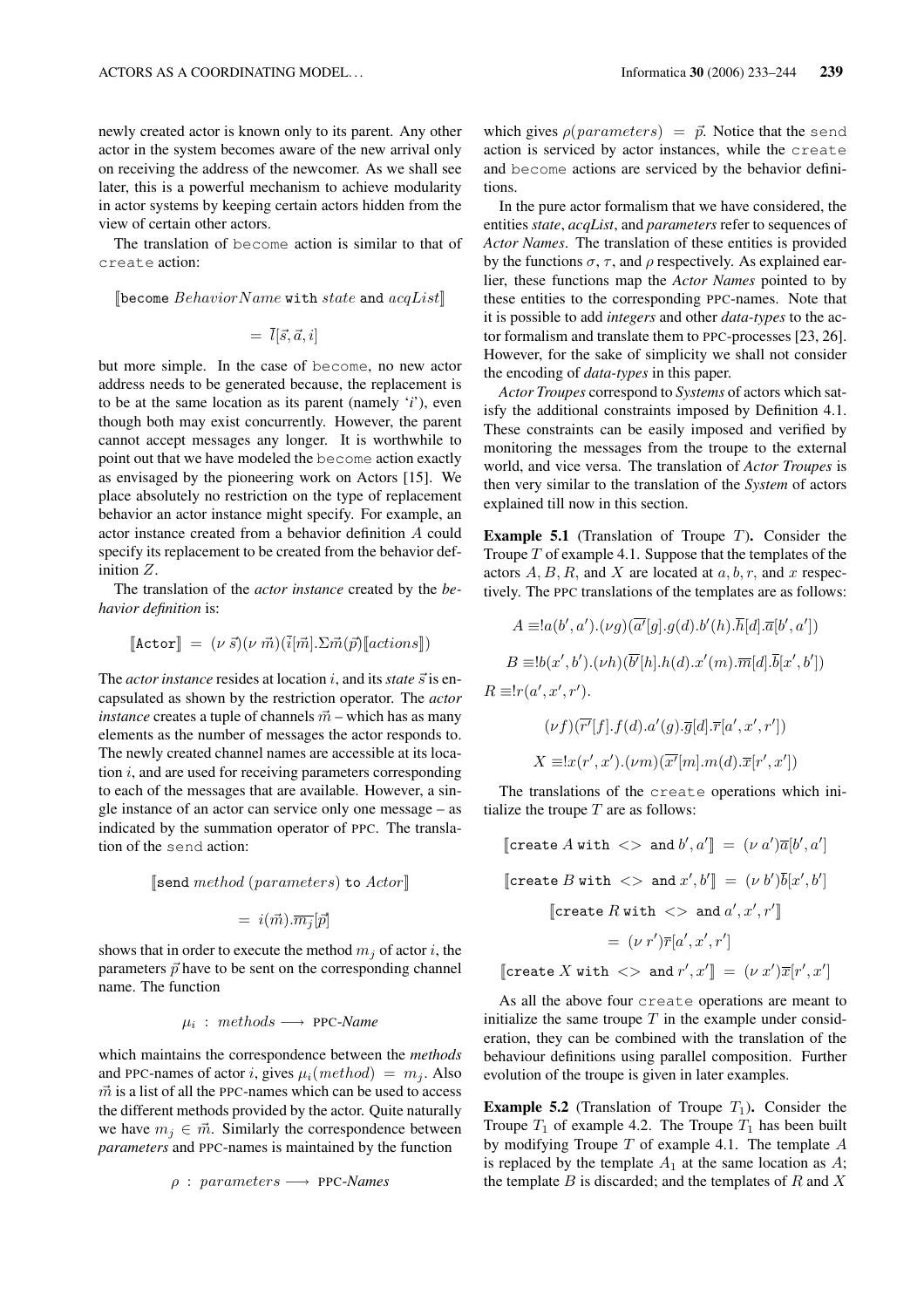$[\text{System}] = [\text{BehaviorDef}_1] | \dots | [\text{BehaviorDef}_n]$ with the auxiliary functions  $(\alpha, \beta, \mu, \rho, \sigma \text{ and } \tau)$  $[\text{BehaviorDef}] = ! \ell(\vec{s}, \vec{a}, i)$ .  $[\text{Action}]$ where  $\beta$ (*BehaviourName*) = l  $[\text{Actor}] = (\nu \vec{s})(\nu \vec{m}) (\vec{i}[\vec{m}]. \Sigma \vec{m}(\vec{p})[\text{actions}])$ [create BehaviourName with state and  $acqList$ ] =  $(\nu i)(\overline{l}[\vec{s}, \vec{a}, i])$ where  $\beta$ (BehaviourName) = l;  $\sigma (state) = \vec{s}$ ;  $\tau (acqList) = \vec{a}$ [become Behaviour Name with state and  $acqList$ ] =  $\overline{l}[\vec{s}, \vec{a}, i]$ where  $\beta$ (BehaviourName) = l;  $\sigma$ (state) =  $\vec{s}$ ;  $\tau$ (acqList) =  $\vec{a}$ [send method (parameters) to  $Actor$ ] =  $i(\vec{m}).\overline{m_j}[\vec{p}]$ , where  $\alpha(Actor) = i; \mu_i(method) = m_j; m_j \in \vec{m}; \rho(parameters) = \bar{p}$ 

Figure 3: Mapping Actors to PPC.

remain the same. The PPC process term corresponding to the template  $A_1$  is given by

$$
A_1 \equiv a(x',a').(\nu g)(\overline{a'}[g].g(d).x'(m).\overline{m}[d].\overline{a}[x',a'])
$$

The translation of the creation of an instance of actor  $A_1$  is given by:

[create  $A_1$  with  $\langle \rangle$  and  $x', a'$ ] =  $(\nu a')\overline{a}[x', a']$ 

#### 5.1 Preserving fairness on message delivery

As we mentioned before, the guarantee of message delivery in the Actor model forms a type of fairness assumption [2]. Message delivery is guaranteed but the despatch order need not be preserved. In the semantic domain, the corresponding property which provides the means to preserve fairness, is given by the fact that the reduction rules of  $\pi$ -calculus ensure that allowed reductions do take place within an unbounded but finite number of reduction steps.

The semantics ensures the fairness condition on message delivery. This can be seen from the fact that the only cases where the *bang* ("!") operators arise in the semantic mapping are from the translations of behaviour definitions. Such infinitely replicating terms are always guarded by input prefix operators. However, infinitely replicating terms that are guarded by matching output prefixes never arise.

This suffices to rule out the occurrence of situations like the following:

$$
P = (a(x).Q | \bar{a}[w]) | (b(x) | \bar{b}[z])
$$

Situations similar to the above will never arise from our semantic mappings. It is important to note that if the translation allowed processes with behaviors similar to those

above, then fairness is not ensured, since there is no guarantee that in the above process the following allowed reduction:

 $a(x).Q | \overline{a}|w$ 

would ever take place.

### 6 Semantic Correspondence

In this section we demonstrate that our embedding is a semantic preserving mapping from actor troupes to PPC processes. In particular, the semantic function defined by our embedding maps interaction equivalence of actor troupes to barbed bisimilarity of PPC processes.

Consider actor troupes  $T$  and  $T_1$  whose definitions are given in examples 4.1, and 5.1 respectively. Not surprisingly, it turns out that Troupe T is *interaction equivalent* to Troupe  $T_1$  (A detailed evolution of Troupes T and  $T_1$  is provided in examples 6.1 and 6.2). So an actor program containing Troupe  $T$  can be transformed into an actor program which has Troupe  $T_1$  in place of T. In the semantic domain this would correspond to the replacement of one PPC process with another. Such an operation would make sense only if the PPC processes corresponding to  $T$  and  $T_1$ are equivalent in some way. In fact, our semantic mapping has precisely the required property of equivalence preservation. The equivalence in the semantic domain corresponds to *barbed bisimilarity* [23] of PPC processes (defined in Section 3).

The following theorem establishes that the semantic function preserves interaction equivalence of Actor Troupes.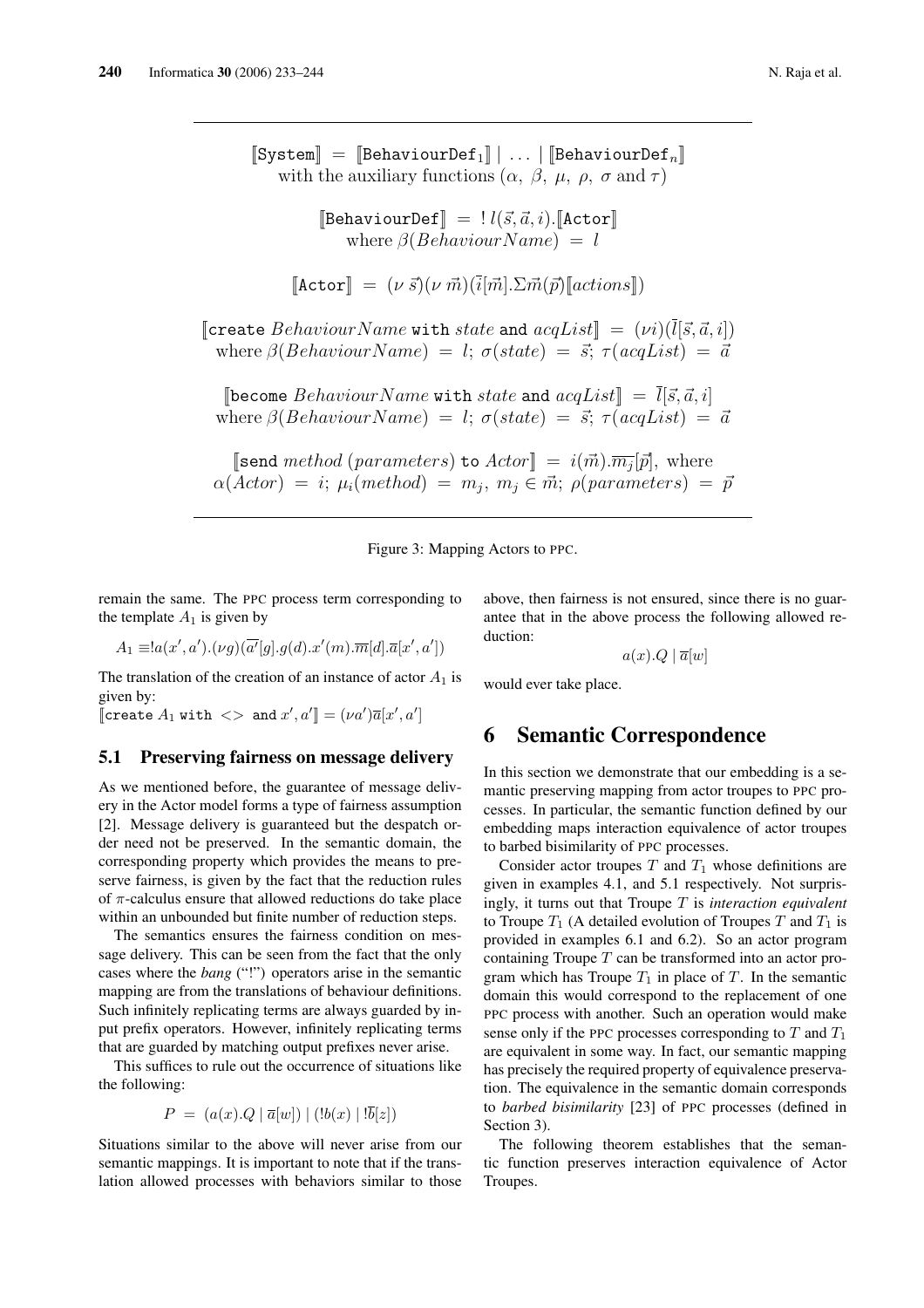**Lemma 6.1.** *If*  $T_1$ ,  $T_2$  *denote arbitrary actor troupes* which are interaction equivalent, and  $[[T_1]]$ ,  $[[T_2]]$  de*note their corresponding semantic mappings in* PPC*, then:*  $[T_1] \downarrow_x$  implies  $[T_2] \rightarrow^* \downarrow_x$ 

**Proof:** By simple induction over reduction rules.

**Lemma 6.2.** *If*  $T_1$ ,  $T_2$  *denote arbitrary actor troupes* which are interaction equivalent, and  $[[T_1]]$ ,  $[[T_2]]$  de*note their corresponding semantic mappings in* PPC*, then:*  $[T_1] \rightarrow^* \downarrow_x$  implies  $[T_2] \rightarrow^* \downarrow_x$ 

Proof: By simple induction over reduction rules.

Theorem 6.3 (Semantic Correspondence). *For any two Ac*tor Troupes  $T_1$ ,  $T_2$  and their corresponding semantic map*pings*  $[T_1]$ ,  $[T_2]$  *in* PPC, we have the following: If  $T_1 R_a T_2$ *where*  $R_a$  *is an interaction equivalence, then*  $[[T_1]] R_w [[T_2]]$ *where*  $R_w$  *is a barbed bisimulation.* 

**Proof:** From the definition of Actor Troupes and from the definition of the semantic mapping it is easy to see that there is a one-to-one correspondence between the set comprising 'Receptionists and method names' and a certain 'subset of PPC channel names'. The channel names on which actions are observable, belong to this subset. Actions on all other channel names which do not correspond either to the Receptionists or their methods, are unobservable since they are bound by the restriction operator. By Lemma 6.1, for all x,  $[T_1] \downarrow_x$  implies  $[T_2] \rightarrow^* \downarrow_x$ . Furthermore if  $[[T_1]]$  reaches a state  $[[T_1]]'$  through an unobservable action, then  $[\![T_2]\!]$  can also reach a state  $[\![T_2]\!]'$  through a series of unobservable actions such that the observable actions of  $[[T_1]]'$  and  $[[T_2]]'$  coincide (by Lemma 6.2) (where  $[[T_1]]'$  and  $[[T_2]]'$  denote PPC processes). Thus the semantic mapping preserves interaction equivalence by transforming it to bisimilarity.  $\Box$ 

The following examples provide a concrete and detailed illustration of the fact that the troupes  $T$  and  $T_1$  (of examples 4.1 and 4.2) are equivalent.

**Example 6.1** (Evolution of Troupe  $T$ ). Consider the Troupe  $T$  of examples 4.1 and 5.1. In the following we shall use  $A, B, R$ , and X as abbreviations for the PPC terms of the corresponding templates. In the beginning, the configuration is

 $(\nu a, b, r)(R | A | B) | X$ 

When the create messages are introduced for the sake of initializing troupe  $T$ , and the external actor  $X$ , we get  $(\nu a, b, r, a', b', r') (R | A | B | \bar{r}[a', x', r']$ 

 $|\overline{a}[b', a'] | \overline{b}[x', b']) | X | \overline{x}[r', x']$ 

This causes transitions to occur on  $r, a, b$ , and  $x$  to give rise to

 $(\nu a, b, r, a', b', r')$  $(R | A | B | R' | A' | B') | X' | X$ 

where  $R$ ,  $A$ ,  $B$  and  $X$  are as before; while

$$
R' \equiv (\nu f)(\overline{r'}[f]. f(d).a'(g).\overline{g}[d']. \overline{r}[a',x',r'])
$$
  

$$
A' \equiv (\nu g)(\overline{a'}[g].g(d').b'(h).\overline{h}[d''], \overline{a}[b',a'])
$$

$$
B' \equiv (\nu h)(\overline{b'}[h].h(d'').x'(m).\overline{m}[d''].\overline{b}[x',b'])
$$

$$
X' \equiv (\nu m)(\overline{x'}[m].m(d'').\overline{x}[r',x'])
$$

 $R', A', B'$  and  $X'$  correspond to particular instances of actors, with addresses  $r', a', b'$ , and  $x'$  respectively. They are created from the templates  $R$ ,  $A$ ,  $B$  and  $X$  respectively.

The next step of the evolution is caused as the result of the message, send  $f(d)$  to r', being sent to the troupe. The above send operation translates to the PPC expression  $r'(f)$ .  $\overline{f}[d]$  which is placed in parallel with the existing configuration.

Thus we now have

$$
(\nu a, b, r, a', b', r')(R | A | B | R' | A' | B') | X | X' | r'(f). $\overline{f}[d]$   
\n $\rightarrow (\nu a, b, r, a', b', r')(R | A | B | a'(g). $\overline{g}[d'].\overline{r}[a', x', r'] | A' | B') | X' | X$   
\n $\rightarrow (\nu a, b, r, a', b', r')(R | A | B | \overline{r}[a', x', r'] | b'(h). $\overline{h}[d''].\overline{a}[b', a'] | B') | X' | X$   
\n $\rightarrow (\nu a, b, r, a', b', r')(R | A | B | R'$   
\n $| \overline{a}[b', a'] | x'(m). $\overline{m}[d''].\overline{b}[x', b']) | X' | X$   
\n $\rightarrow (\nu a, b, r, a', b', r')(R | A | B$   
\n $| R' | A' | x'(m). $\overline{m}[d''].\overline{b}[x', b']) | X' | X$   
\n $\rightarrow (\nu a, b, r, a', b', r')(R | A | B$   
\n $| R' | A' | \overline{b}[x', b']) | \overline{x}[x'] | X$   
\n $\rightarrow (\nu a, b, r, a', b', r')(R | A | B$   
\n $| R' | A' | B') | X' | X$$$$$
$$

**Example 6.2** (Evolution of Troupe  $T_1$ ). Consider the Troupe  $T_1$  of examples 4.2 and 5.2. The troupe  $T_1$  has been built by modifying Troupe  $T$ , by replacing the template  $A$ by the template  $A_1$  at the same location as  $A$ ; the template B has been discarded; while the templates of  $R$  and  $X$  remain the same. The PPC process term corresponding to the template  $A_1$  is given by

$$
A_1 \equiv (\nu g)(!a(x',a').\overline{a'}[g].
$$
  
 
$$
g(d').x'(m).\overline{m}[d''].\overline{a}[x',a'])
$$

After the appropriate create messages have been sent to the troupe, the configuration is as follows:  $(\nu a, r, a', r') (R | A_1 | R' | A'_1) | X' | X$ where  $R, X, R', X'$  are as before; while  $A'_1 \equiv (\nu g)(\overline{a'}[g].g(d').x'(m).\overline{m}[d'']. \overline{a}[x',a'])$ 

We follow the changes in the troupe resulting from the arrival of the message, send  $f(d)$  to r', which translates to  $r'(f)$ .  $\overline{f}[d]$ .

Thus we now have  $(\nu a, r, a', r')(R | A_1 | R' | A'_1)$  $| X' | X | r'(f).\overline{f}[d]$  $\rightarrow$   $(\nu a, r, a', r')$  $(R \mid A_1)$  $\mid a'(g).\overline{g}[d'].\overline{r}[a',x',r'] \mid A_1'\rangle \mid X'\mid X$  $\rightarrow (\nu \ a, r, a', r') (R \mid A_1 \mid \overline{r}[a', x', r']$  $\vert x'(m).\overline{m}[d''].\overline{a}[x',a']) \vert X' \vert X$  $\rightarrow (\nu a, r, a', r') (R | A_1 | R')$  $\vert x'(m).\overline{m}[d''].\overline{a}[x',a'])\vert X'\vert X$  $\rightarrow (\nu a, r, a', r') (R | A_1 | R')$  $|\overline{a}[x', a']|\, |\overline{x}[x']| \, |X$  $\rightarrow (\nu \ a, r, a', r') (R \mid A_1 \mid R' \mid A_1') \mid X' \mid X$ 

Notice that the PPC processes corresponding to the Actor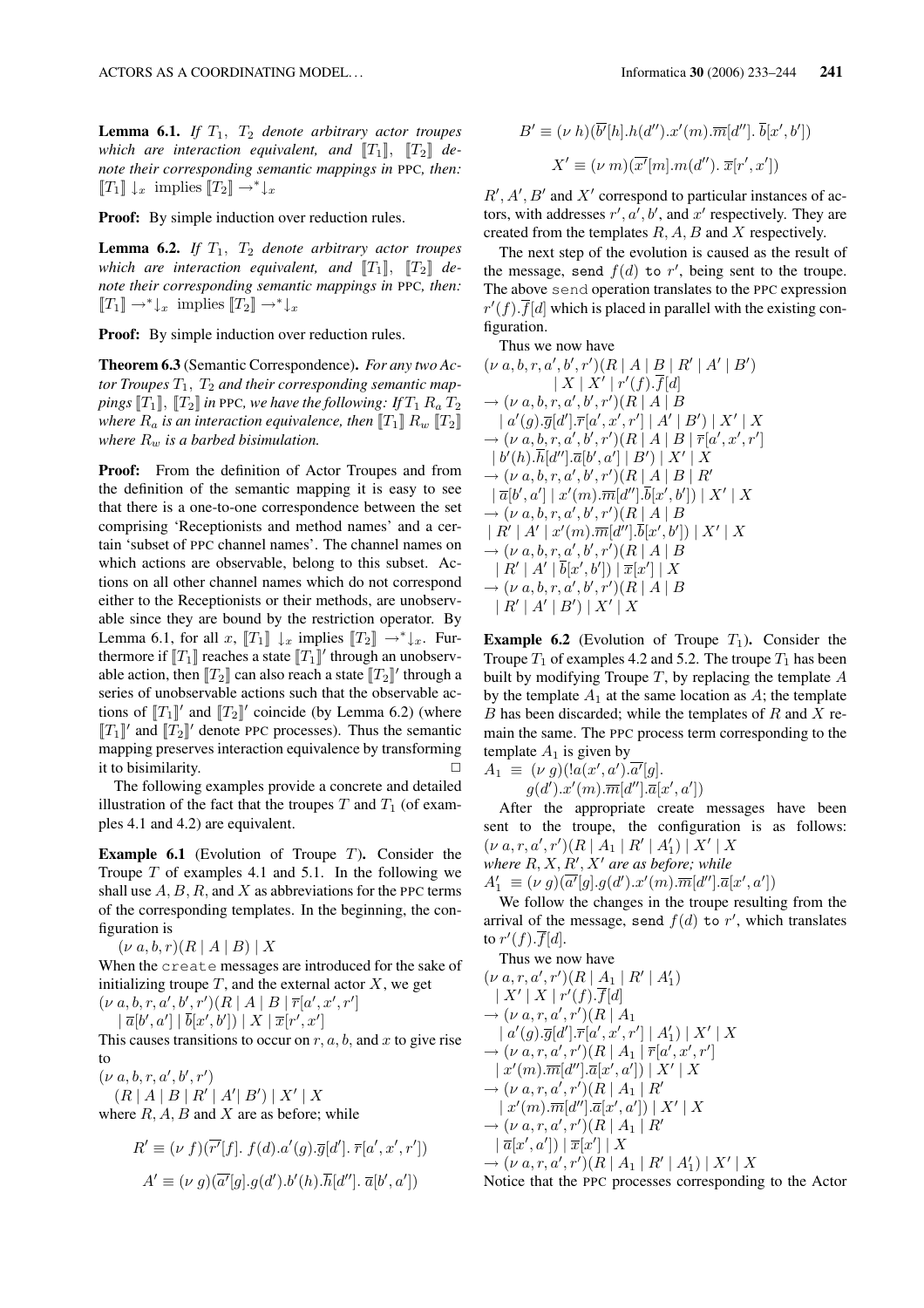Troupes  $T$  and  $T_1$ , are *barbed bisimilar*. Thus, the replacement is valid in the semantic domain as well.

### 7 Related Work and Comparisons

The Actor model is one of the earliest proposed paradigms of object-based concurrent computation. It has been treated in a rather informal fashion by most of the papers which originally proposed the model [15][14]. There have been a few attempts to give a formal semantics to Actors, in the decades that have passed since it was proposed [15]. Research work related to formulating a semantic basis for Actors may be broadly classified under three main subheadings, as explained in detail in the following three subsections.

### 7.1 Process-Algebraic Semantics for (Non-Actor) Object-Based Systems

Work that has used process algebras to give semantics to object-based systems can in turn be classified into two major groups depending on the type of process algebra they use – higher-order or first-order. Higher-order process algebras like CHOCS [37] allow only processes to be transmitted as messages. First-order process algebras like the  $\pi$ -calculus [25] allow only channels to be passed in communication.

Among papers that use first order process algebras are those by – Walker [40] who maps POOL to the  $\pi$ -calculus; Jones [19] who maps on object-based design notation called  $\pi \circ \beta \lambda$  to the  $\pi$ -calculus; Pierce and Turner [31] who use the  $\pi$ -calculus for the design of concurrent objectbased programming languages; Vaandrager [38] who maps POOL to the process algebra ACP [8]; and Honda and Tokoro [16] who map an object-based calculus to the process calculus reported in [17].

Researchers who use higher-order process algebras are: Nierstrasz [28] who uses the higher-order  $\pi$ -calculus to model his object-based calculus; Sangiorgi [34] proposes the higher-order  $\pi$ -calculus as a rival semantic domain to the  $\pi$ -calculus. But Papathomas [30] and Walker [41] show that the higher-order calculi provide no more conceptual advantages over the first-order process calculi, while modeling object-based systems.

#### 7.2 Non Process-Algebraic Semantics for Actors

The work reported in [13], [12], and [39], model only the concurrent execution of Actors while completely ignoring the object-based features of Actors like persistent state, encapsulation, dynamic creation and reconfigurability. Hewitt and Baker [13] define the notion of an *activation or* $der$ , which is a partial order on events. An event  $x$  is said to *activate* an event y when y is related to some message created by x. They also define an *arrival order* on messages (for each actor), which is a linear order. The linear order arises from the condition that the mailing queue associated with an actor can receive only one message at a time. Concurrency is modeled by the history order which is defined as the transitive closure of the activation and arrival orders. Clinger [12] develops the above work by creating *event diagrams* from the activation order. An *event diagram* is a historical record of all the computations right from the initial stage. The event diagram together with the set of pending messages is said to form a *powerdomain* which is used to describe the concurrency of Actors. Vasconcelos and Tokoro [39] refine this work further by weakening the condition on activation orders which no longer requires each event to have at most one immediate predecessor. Thus they use the notion of *traces* to model concurrent executions where an event might be immediately be preceded by many events.

The papers [5, 36] deal with the object-based features of Actors as well as with the concurrency notions, Agha et al. [5] formulates an Actor language as an extension of a simple functional language, and employs transition systems to provide an operational semantics for Actors. It further demonstrates that in the presence of fairness assumptions, the three notions of equivalences (*testing, may,* and *must*), collapse into two classes. Talcott [36] characterizes actor languages by defining a notion of *abstract actor structure*, and provides a semantics for them using transition rules that use properties of concurrent rewriting systems. Janssens and Rozenberg [18] model a restricted version of actors using graph grammars, and introduce the notion of an abstract actor structure. Kahn and Saraswat [20] model actors as a special case of concurrent constraint programming.

#### 7.3 Process-Algebraic Semantics for Actors

The only other paper in this category, apart from our work, is by Agha [2]. It is a preliminary attempt using CCS [22] to provide a semantics for Actors. However, only the concurrency features of Actors is modeled, while key aspects like encapsulation, dynamic creation, and unrestricted replacement behaviors are completely ignored. This is because of the limitations in the expressive power of CCS – which deals with synchronous agents having a static interconnection topology, and lacks dynamic creation of new channels and processes.

In contrast with all the related work on Actors, our approach gives a comprehensive process-algebraic interpretation of all the basic features of the Actor Model for the first time. Also noteworthy is the fact that we use  $\pi$ -calculus – which is synchronous – to simulate an asynchronous system like Actors. This is possible due to the power of the *Bang* (!) operator of the  $\pi$ -calculus, which allows unbounded replication of processes and thereby provides the capability to model asynchronous behavior. This particular feature of the  $\pi$ -calculus has been recognized by other researchers in a different setting [10, 17, 33].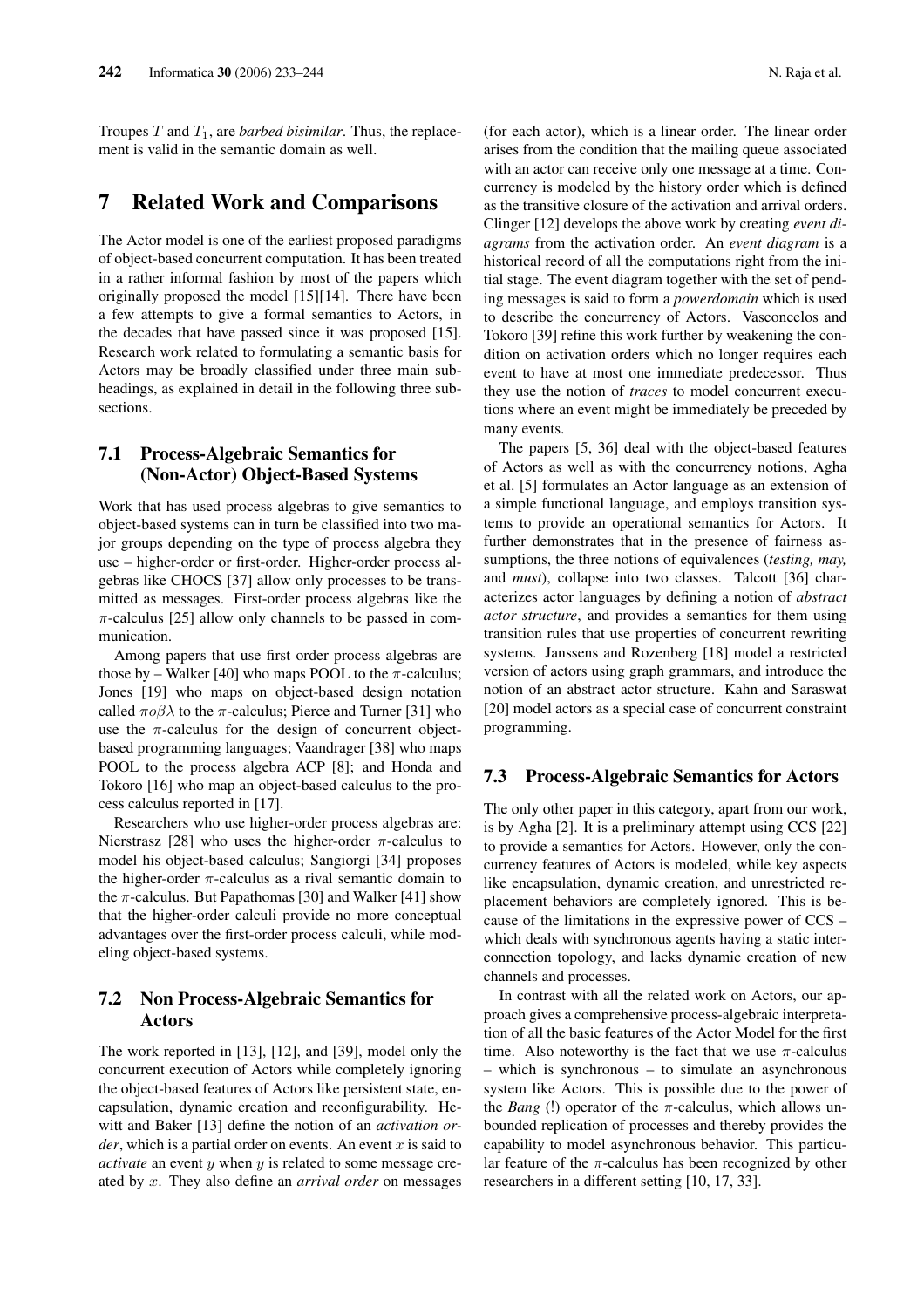# 8 Conclusion

We have related two prominent models of concurrent computation, namely Actors and the  $\pi$ -calculus, by presenting an elegant semantic mapping of all the fundamental constructs of actors in terms of the polyadic  $\pi$ -calculus. We have enriched the Actor model by defining a higher level of abstraction, and also have provided a notion of equivalence between them. There are several interesting avenues which present themselves for further exploration. The object-based nature of the primitive constructs of actors, should be extended to include other object-oriented notions as well. In particular the varieties of inheritance [21, 42, 11], like self-based inheritance, and delegationbased inheritance, and also the notion of subtyping should be studied in this setting. The actor model allows various levels of granularity and abstraction. This flexibility of the actor model should be explored further by encompassing the framework given by [6]. A sound basis for typed objectbased computing [1], can be explored using extensions to the formalism of this paper. Such extensions should include the notion of types in the setting of Actors. The Actor model has been extended in a different way by [4], using constructs which seem to have strong connections with the paradigm of concurrent constraint programming. It would be meaningful to explore connections between ActorSpace [4] and the model proposed in this paper.

#### Acknowledgement

We wish to thank the anonymous referees for constructive comments which were of immense help in improving the content and presentation of this paper. Our thanks to Ms. Margaret D'Souza for typing and proofreading this paper.

## References

- [1] M. Abadi, and L. Cardelli (1995) A theory of primitive objects: Second-order systems, *Science of Computer Programming*, Vol. 25, pp. 81–116.
- [2] G. Agha (1987) *Actors: A Model of Concurrent Computation in Distributed Systems*, MIT Press.
- [3] G. Agha (1989) Supporting Multiparadigm programming on Actor Architectures, *Proc. PARLE'89*, LNCS 366, Springer, pp. 1–19.
- [4] G. Agha, and C. J. Callsen (1993) ActorSpace: An Open Distributed Programming Paradigm, *Proc. PPOPP'93*, ACM, pp. 23–32.
- [5] G. Agha, I. A. Mason, S. Smith, and C. Talcott (1997) A Foundation for Actor Computation, *Journal of Functional Programming*, Vol. 7, pp. 1–72.
- [6] J. M. Andreoli, H. Gallaire, and R. Pareschi (1995) Rule-Based Object Coordination, *Object-Based Models and Languages for Concurrent Systems*, LNCS 924, Springer, pp. 1–13.
- [7] F. Baude, and G. Vidal-Naquet (1991) Actors as a Parallel Programming Model, *Proc. STACS'91*, LNCS 480, Springer, pp. 184–195.
- [8] J. Bergstra, and J. Klop (1985) Algebra of communicating processes with abstraction, *Theoretical Computer Science*, Vol. 37, pp. 77–121.
- [9] G. Berry, and G. Boudol (1992) The Chemical Abstract Machine, *Theoretical Computer Science*, Vol. 96, pp. 217–248.
- [10] G. Boudol (1992) Asynchrony and the  $\pi$ -calculus, *Research Report*, Number 1702, INRIA Sophia-Antipolis.
- [11] K. B. Bruce (1994) A Paradigmatic Object-Oriented Programming Language: Design, Static Typing and Semantics, *Journal of Functional Programming*, Vol. 4, pp. 127–206.
- [12] W. Clinger (1981) Foundations of Actor Semantics, *AI-TR*, Number 633, MIT.
- [13] C. Hewitt, and H. Baker (1977) Laws for Communicating Parallel Processes, *Proc. IFIP*, pp. 987–992.
- [14] C. Hewitt (1977) Viewing Control Structures as Patterns of Passing Messages, *Artificial Intelligence*, Vol. 8, pp. 323–364.
- [15] C. Hewitt, P. Bishop, and R. Sterger (1973) A Universal Modulator Actor Formalism for Artificial Intelligence, *Proc. IJCAI*, pp. 235–245.
- [16] K. Honda, and M. Tokoro (1991) A Small Calculus for Concurrent Objects, *OOPS Messenger*, Vol. 2, pp. 50–54.
- [17] K. Honda, and M. Tokoro (1991) An Object Calculus for Asynchronous Communication, *Proc. ECOOP'91*, LNCS 512, Springer, pp. 133–147.
- [18] D. Janssens, and G. Rozenberg (1989) Actor grammars, *Math. Systems Theory*, Vol. 22 (2), pp. 75–107.
- [19] C. B. Jones (1993) A pi-calculus Semantics for an Object-Based Design Notation, *Proc. CONCUR*, LNCS 715, Springer, pp. 158–172.
- [20] K. M. Kahn, and V. A. Saraswat (1990) Actors as a Special Case of Concurrent Constraint Programming, *Proc. ECOOP/OOPSLA'90*, ACM Press, pp. 57–66.
- [21] B. Meyer (1993) Systematic Concurrent Object-Oriented Programming, *Communications of the ACM*, Vol. 36, pp. 56–80.